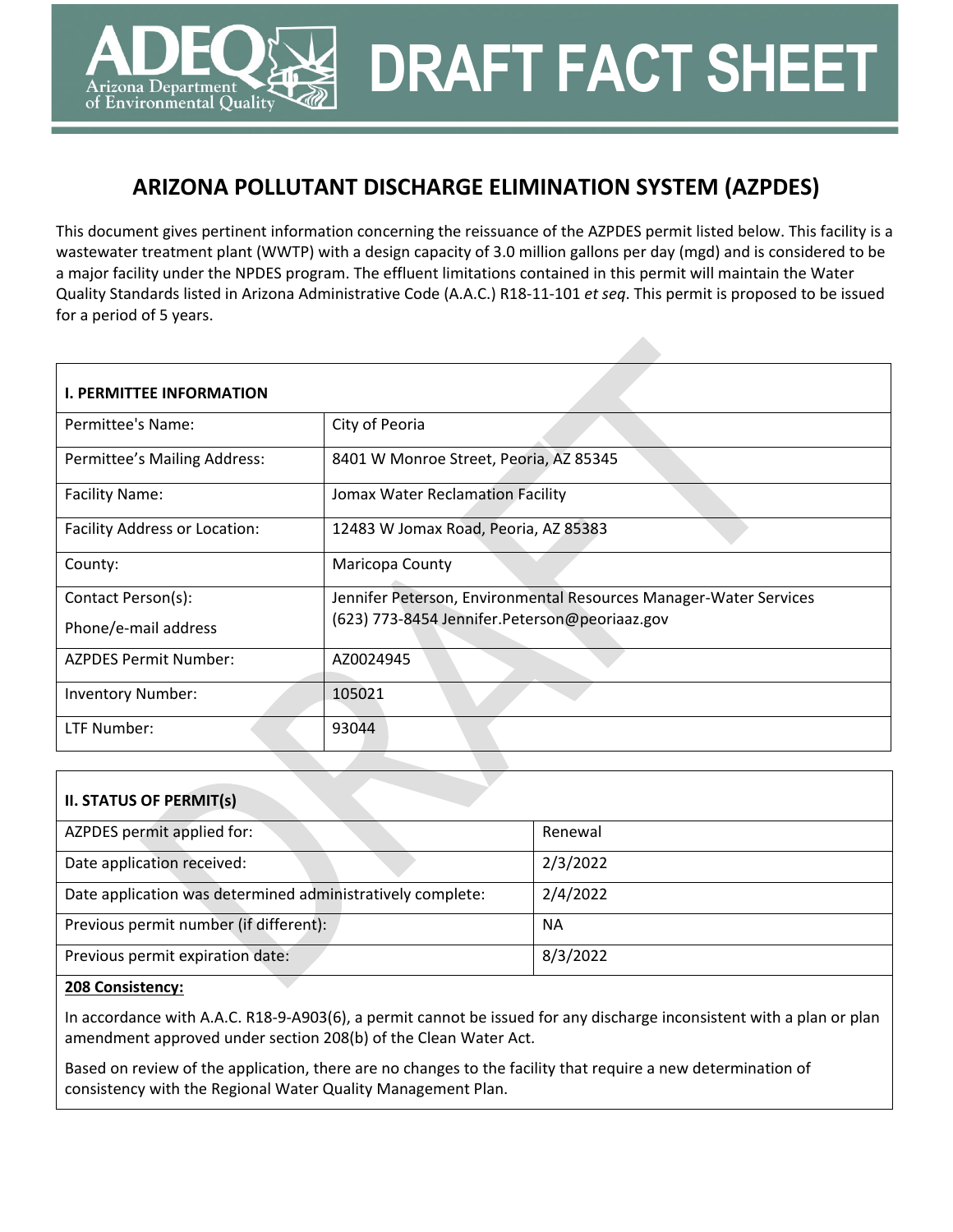

City of Peoria has the following permits issued by ADEQ applicable to the Jomax Water Reclamation Facility:

| <b>Type of Permit</b>           |          |                                                                                    |
|---------------------------------|----------|------------------------------------------------------------------------------------|
| Aquifer Protection Permit (APP) | P105021  | Regulates discharges to the local<br>aquifer                                       |
| <b>Reuse Permit</b>             | R 511476 | Regulates the practice of reusing<br>treated wastewater for beneficial<br>purposes |

| <b>III. GENERAL FACILITY INFORMATION</b>                       |                                                                                                                                                                                                                                                                                                                                                                                                    |
|----------------------------------------------------------------|----------------------------------------------------------------------------------------------------------------------------------------------------------------------------------------------------------------------------------------------------------------------------------------------------------------------------------------------------------------------------------------------------|
| Type of Facility:                                              | Publicly owned treatment works (POTW)                                                                                                                                                                                                                                                                                                                                                              |
| <b>Facility Location Description:</b>                          | The Jomax WRF is located northwest of downtown Peoria, AZ,<br>approximately 1/2 mile east of McMicken Wash.                                                                                                                                                                                                                                                                                        |
| Permitted Design Flow:                                         | 2.25 MGD                                                                                                                                                                                                                                                                                                                                                                                           |
| Treatment Level (WWTP):                                        | Tertiary                                                                                                                                                                                                                                                                                                                                                                                           |
| <b>Treatment Processes:</b>                                    | Treatment process consists of influent screening; grit removal; activated<br>sludge; biological treatment of sludge with aeration; anoxic zones for<br>denitrification; solids settling in secondary clarifiers; chemical<br>flocculation for suspended solids removal; and tertiary filtration.<br>Disinfection is by ultraviolet light. After capacity upgrade, dichlorination<br>will be added. |
| <b>Sludge Handling and Disposal:</b>                           | Sludge is dewatered and hauled off-site to the Glendale Landfill.                                                                                                                                                                                                                                                                                                                                  |
| Nature of Facility Discharge:                                  | Domestic wastewater from residential and commercial sources in the<br>City of Peoria.                                                                                                                                                                                                                                                                                                              |
| <b>Total Number of Significant Industrial</b><br>Users (SIUs): | None                                                                                                                                                                                                                                                                                                                                                                                               |
| Average Flow Per Discharge:                                    | The applicant reported an average flow of 0.637 MGD                                                                                                                                                                                                                                                                                                                                                |
| Service Area:                                                  | City of Peoria                                                                                                                                                                                                                                                                                                                                                                                     |
| Service Population:                                            | 8,812                                                                                                                                                                                                                                                                                                                                                                                              |
| Reuse / Irrigation or other disposal<br>method(s):             | The Jomax Water Reclamation Facility discharges treated effluent to the<br>Trilogy Golf Club at Vistancia and Blackstone Country Club.                                                                                                                                                                                                                                                             |
| Continuous or Intermittent Discharge:                          | Intermittent                                                                                                                                                                                                                                                                                                                                                                                       |
| Discharge Pattern Summary:                                     | The applicant reports the facility is expected to discharge 65 times per<br>year. Each discharge is approximately 14 hours in duration with an<br>average flow of 0.5 MGD. These typically occur during Jan, Feb, Mar,<br>Apr, May, Nov, and Dec.                                                                                                                                                  |
| start date in fiscal year 2023.                                | Expanding capacity from 2.25 to 3.0 MGD. Adding dichlorination, currently at 20% design. Anticipated construction                                                                                                                                                                                                                                                                                  |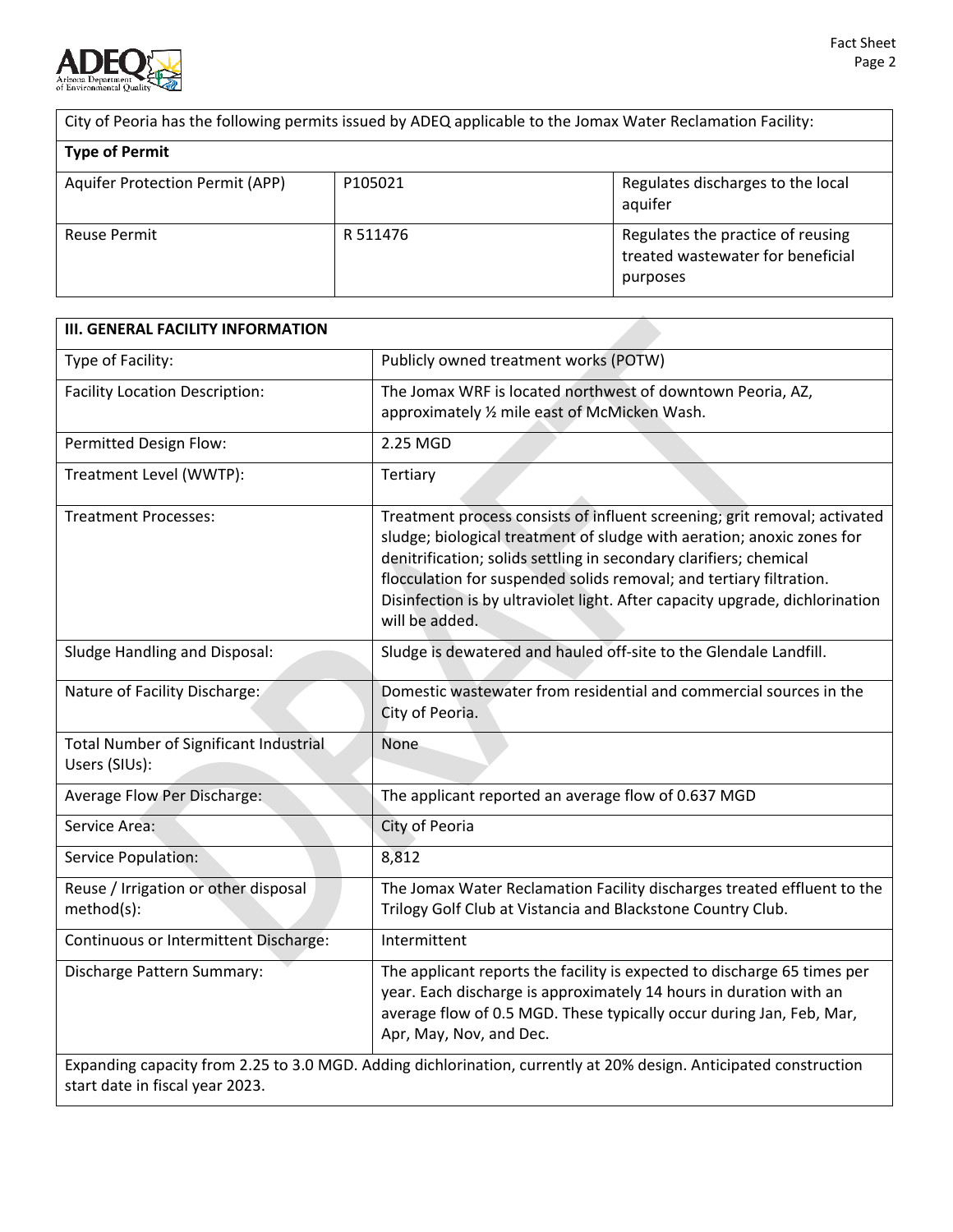

# **IV. RECEIVING WATER**

The State of Arizona has adopted water quality standards to protect the designated uses of its surface waters. Streams have been divided into segments and designated uses assigned to these segments. The water quality standards vary by designated use depending on the level of protection required to maintain that use.

| Receiving Water (Federal):                                  | The Water of the U.S. Protected Surface Water (WOTUS PSW) for facility/ outfall is to<br>McMicken Wash, to confluence with the Agua Fria River. |
|-------------------------------------------------------------|-------------------------------------------------------------------------------------------------------------------------------------------------|
| River Basin:                                                | Middle Gila River                                                                                                                               |
| Outfall Location(s):                                        | Outfall 001: Latitude 33° 43' 30" N, Longitude 112° 19' 44" W<br>Township: 5 N, Range 1 W, Section 35                                           |
| Designated uses for the<br>receiving water listed<br>above: | Aquatic and Wildlife effluent dependent water (A&Wedw)<br>Partial Body Contact (PBC)                                                            |
| Is the receiving water on<br>the 303(d) list?               | No, and there are no TMDL issues associated.                                                                                                    |

Given the uses stated above, the applicable narrative water quality standards are described in A.A.C. R18-11-108, and the applicable numeric water quality standards are listed in A.A.C. R18-11-109 and in Appendix A thereof. There are two standards for the Aquatic and Wildlife uses, acute and chronic. In developing AZPDES permits, the standards for all applicable designated uses are compared and limits that will protect for all applicable designated uses are developed based on the standards.

# **V. DESCRIPTION OF DISCHARGE**

Because the facility is in operation and discharges have occurred, effluent monitoring data are available. The following is the measured effluent quality reported in the application.

| <b>Parameters</b>                      | <b>Units</b> | <b>Maximum Daily Discharge Concentration</b> |
|----------------------------------------|--------------|----------------------------------------------|
| Ammonia                                | mg/L         | 2.34                                         |
| <b>Biochemical Oxygen Demand (BOD)</b> | mg/L         | 18                                           |
| <b>Total Suspended Solids (TSS)</b>    | mg/L         | 10                                           |
| Total Kjeldahl Nitrogen (TKN)          | mg/L         | 3.57                                         |
| E. coli                                | cfu/100 mL   | 1,986                                        |
| Nitrate plus Nitrite - Nitrogen        | mg/L         | 4.65                                         |
| Oil and Grease                         | mg/L         | $<$ 5                                        |
| Phosphorus                             | mg/L         | 3.63                                         |
| <b>Total Dissolved Solids (TDS)</b>    | mg/L         | 1,324                                        |
| <b>Facility Design Removal Rates:</b>  |              | <b>BOD 98 %</b><br>TSS 98 %                  |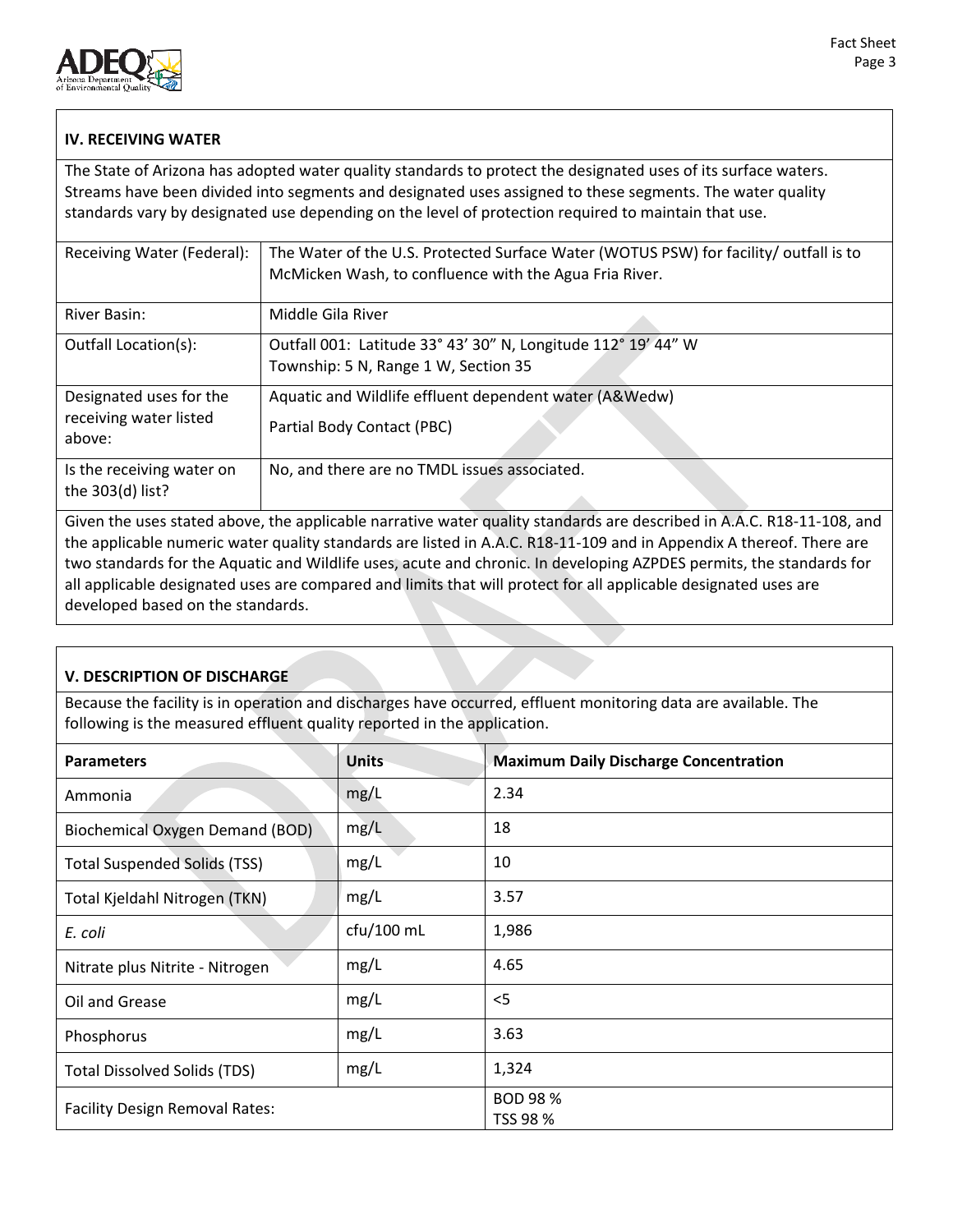

N 90 %

| VI. STATUS OF COMPLIANCE WITH THE EXISTING AZPDES PERMIT |                                                                                                      |  |  |  |  |  |
|----------------------------------------------------------|------------------------------------------------------------------------------------------------------|--|--|--|--|--|
| Date of Most Recent<br>Inspection:                       | 01/25/2022; no potential violations were noted as a result of this inspection.                       |  |  |  |  |  |
| DMR Files Reviewed:                                      | 06/2017 through 03/2022                                                                              |  |  |  |  |  |
| Lab Reports Reviewed:                                    | 06/2017 through 03/2022                                                                              |  |  |  |  |  |
| <b>DMR Exceedances:</b>                                  | E. coli 12/23/2021, pH, 10/24/2019, selenium 4/28/2018 (concentration average and<br>max exceedance) |  |  |  |  |  |
| NOVs Issued:                                             | None                                                                                                 |  |  |  |  |  |
| NOVs Closed:                                             | N/A                                                                                                  |  |  |  |  |  |
| <b>Compliance Orders:</b>                                | None                                                                                                 |  |  |  |  |  |

# **VII. PROPOSED PERMIT CHANGES**

The following table lists the major changes from the previous permit in this permit.

| Parameter                          | <b>Existing Permit</b>                                                                                                 | <b>Proposed permit</b>                                                                                                                                                                                 | <b>Reason for change</b>                                                                                                                                                            |
|------------------------------------|------------------------------------------------------------------------------------------------------------------------|--------------------------------------------------------------------------------------------------------------------------------------------------------------------------------------------------------|-------------------------------------------------------------------------------------------------------------------------------------------------------------------------------------|
| Noncompliance Reporting<br>Hotline | (602) 771-2330                                                                                                         | Noncompliance resulting in<br>imminent threat to human<br>health or the environment<br>must be reported to (602) 771-<br>2330, while all other<br>noncompliance must be<br>reported to (602) 771-1440. | Routing emergency calls<br>to the emergency hotline,<br>but all other calls to a<br>non-emergency number.                                                                           |
|                                    |                                                                                                                        |                                                                                                                                                                                                        |                                                                                                                                                                                     |
| <b>Limit Tables</b>                | A Table (table 1)<br>containing effluent<br>limitations and<br>monitoring<br>requirements for 2.25<br><b>MGD flows</b> | Table 1a- Effluent limitations<br>and monitoring requirements<br>for 2.25 MGD flow<br>Table 1b - Effluent limitations<br>and monitoring requirements<br>for 3. MGD flow                                | As permittee has plans of<br>implementing<br>improvements at the<br>treatment works that<br>effects the design<br>capacity of the treatment<br>works within the next five<br>years. |
| Hydrogen sulfide                   | No monitoring<br>required                                                                                              | Monitoring required only if<br>sulfides detected.                                                                                                                                                      | New standard in 2009 -<br>replaces standard for<br>sulfides.                                                                                                                        |
| Copper                             | Limit                                                                                                                  | Monitoring for effluent<br>characterization                                                                                                                                                            | Data submitted indicated<br>no reasonable potential                                                                                                                                 |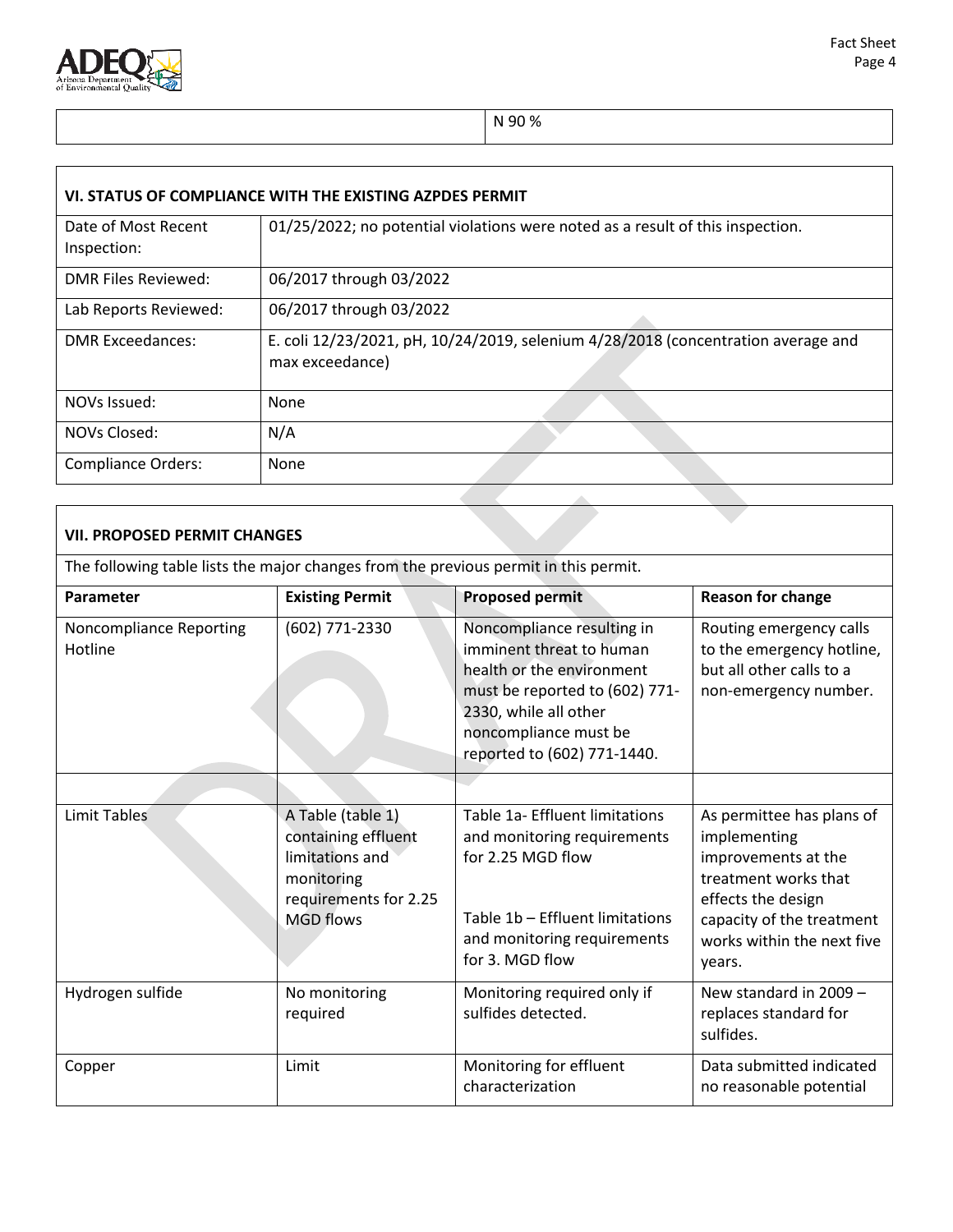

|          |                              |                             | (RP) for an exceedance of<br>a standard.                                                       |
|----------|------------------------------|-----------------------------|------------------------------------------------------------------------------------------------|
| Chromium | Effluent<br>characterization | Assessment level monitoring | Data submitted indicated<br>a reasonable potential<br>(RP) for an exceedance of<br>a standard. |

Anti-backsliding considerations — "Anti-backsliding" refers to statutory (Section 402(o) of the Clean Water Act) and regulatory (40 CFR 122.44(l)) requirements that prohibit the renewal, reissuance, or modification of an existing NPDES permit that contains effluent limits, permit conditions, or standards that are less stringent than those established in the previous permit. The rules and statutes do identify exceptions to these circumstances where backsliding is acceptable. This permit has been reviewed and drafted with consideration of anti-backsliding concerns.

Limits are retained in the permit for parameters where reasonable potential (RP) for an exceedance of a standard continues to exist or is indeterminate. In these cases, limits will be recalculated using the most current Arizona Water Quality Standards (WQS). If less stringent limits result due to a change in the WQS then backsliding is allowed in accordance with 303(d)(4) if the new limits are consistent with antidegradation requirements and the receiving water is in attainment of the new standard; see Section XII for information regarding antidegradation requirements.

Limit for the following parameter have been removed from the permit because evaluation of current data allows the conclusion that no reasonable potential (RP) for an exceedance of a standard exists:

## • Copper

This is considered allowable backsliding under 303(d)(4). The effluent limitations in the current permit for this parameter are based on state standards, the respective receiving waters are in attainment for these parameters, and the revisions are consistent with antidegradation requirements. See Section XII for information regarding antidegradation requirements. No limits are less stringent due to a change in the WQS in this permit.

# **VIII. DETERMINATION OF EFFLUENT LIMITATIONS and ASSESSMENT LEVELS**

When determining what parameters need monitoring and/or limits included in the permit, both technology-based and water quality-based criteria were compared and the more stringent criteria applied.

# **Technology-based Limitations**: As outlined in 40 CFR Part 133:

The regulations found at 40 CFR §133 require that POTWs achieve specified treatment standards for BOD, TSS, and pH based on the type of treatment technology available. Therefore, technology-based effluent limitations (TBELs) have been established in the permit for these parameters. Additionally, oil & grease will be monitored with an assessment level based on best professional judgment (BPJ). The average monthly assessment level of 10 mg/L and daily maximum of 15 mg/L are commonly accepted values that can be achieved by properly operated and maintained WWTPs. This level is also considered protective of the narrative standard at A.A.C. R18-11-108(B).

**Numeric Water Quality Standards**: As outlined in A.A.C. R18-11-109 and Appendix A:

Per 40 CFR 122.44(d)(1)(ii), (iii) and (iv), discharge limits must be included in the permit for parameters with "reasonable potential" (RP), that is, those known to be or expected to be present in the effluent at a level that could potentially cause any applicable numeric water quality standard to be exceeded. RP refers to an analysis, based on the statistical calculations using the data submitted or consideration of other factors, to determine whether the discharge may exceed the Water Quality Standards. The procedures used to determine RP are outlined in the *Technical Support Document for Water Quality-based Toxics Control (TSD)* (EPA/505/2-90-001). In most cases, the highest reported value for a parameter is multiplied by a factor (determined from the variability of the data and number of samples) to determine a "highest estimated value". This value is then compared to the lowest applicable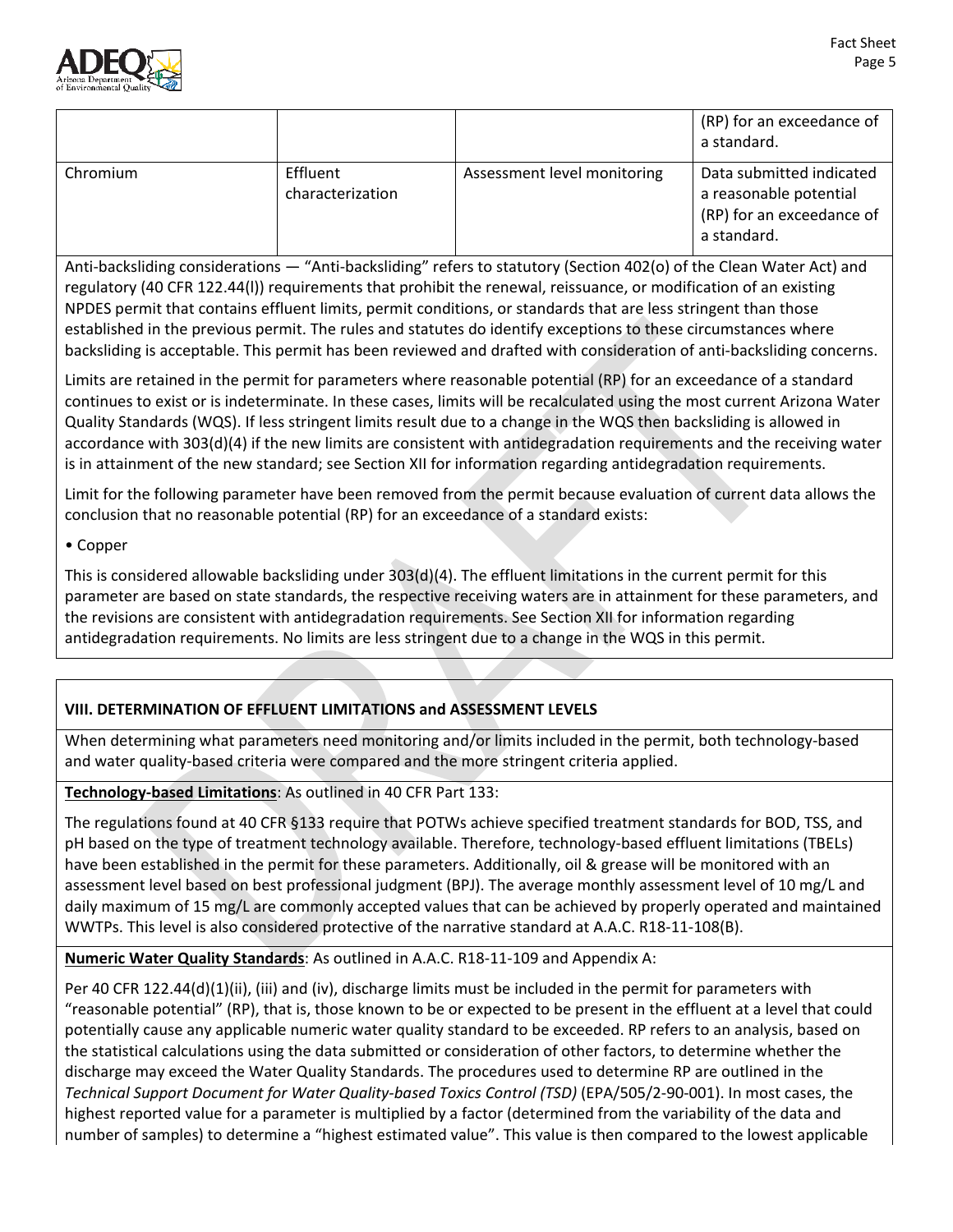

Water Quality Standard for the receiving water. If the value is greater than the standard, RP exists and a water quality-based effluent limitation (WQBEL) is required in the permit for that parameter. RP may also be determined from BPJ based on knowledge of the treatment facilities and other factors. The basis for the RP determination for each parameter with a WQBEL is shown in the table below.

It is assumed that RP exists for exceedance of water quality criteria for the pollutants *E. coli* and, if chlorine or bromine is used in the treatment process, total residual chlorine (TRC). These parameters have been shown through extensive monitoring of WWTPs to fluctuate greatly and thus are not conducive to exclusion from limitation due to a lack of RP. Therefore, the permit contains WQBELs for *E. coli* and TRC.

The proposed permit limits were established using a methodology developed by EPA. Long Term Averages (LTA) were calculated for each designated use and the lowest LTA was used to calculate the average monthly limit (AML) and maximum daily limit (MDL) necessary to protect all uses. This methodology takes into account criteria, effluent variability, and the number of observations taken to determine compliance with the limit and is described in Chapter 5 of the TSD. Limits based on A&W criteria were developed using the "two-value steady state wasteload allocation" described on page 99 of the TSD. When the limit is based on human health criteria, the monthly average was set at the level of the applicable standard and a daily maximum limit was determined as specified in Section 5.4.4 of the TSD.

## **Mixing Zone**

Arizona water quality rules require that water quality standards be achieved without mixing zones unless the permittee applies and is approved for a mixing zone. Since the receiving stream for this discharge is ephemeral prior to the discharge, no water is available for a mixing zone and all water quality criteria are applied at end-of pipe. This means that the effluent concentration must meet stream standards.

## **Assessment Levels (ALs)**

ALs are listed in Part I.B of the permit. An AL differs from a discharge limit in that an exceedance of an AL is not a permit violation. Instead, ALs serve as triggers, alerting the permitting authority when there is cause for re-evaluation of RP for exceeding a water quality standard, which may result in new permit limitations. The AL numeric values also serve to advise the permittee of the analytical sensitivity needed for meaningful data collection. Trace substance monitoring is required when there is uncertain RP (based on non-detect values or limited datasets) or a need to collect additional data or monitor treatment efficacy on some minimal basis. A reopener clause is included in the permit should future monitoring data indicate water quality standards are being exceeded.

The requirement to monitor for these parameters is included in the permit according to A.A.C. R18-11-104(C) and Appendix A. Except for oil and grease, ALs listed for each parameter were calculated in the same manner that a limit would have been calculated (see Numeric Water Quality Standards Section above). The ALs for oil and grease were determined based on BPJ as described above.

Ammonia water quality criteria vary based on the effluent pH and temperature at the time of effluent sampling. As a result, no single ammonia concentration can be included as a permit limit. To overcome this, an Ammonia Impact Ratio (AIR) of 1 for the monthly average and a value of 2 for the maximum daily limits has been established as the permit limits for ammonia. The AIR is calculated by dividing the ammonia concentration in the effluent by the applicable ammonia standard based on the effluent pH and temperature at the time of sampling. AIR values will be reported on DMRs and on the Ammonia Data Log which is included as Appendix B in the permit.

The following trace substances were not included as limits or assessment levels in the permit due to a lack of RP based on best professional judgment (BPJ): barium, nitrates, nitrites, and manganese. The numeric standards for these pollutants are well above what would be expected from a WWTP discharge.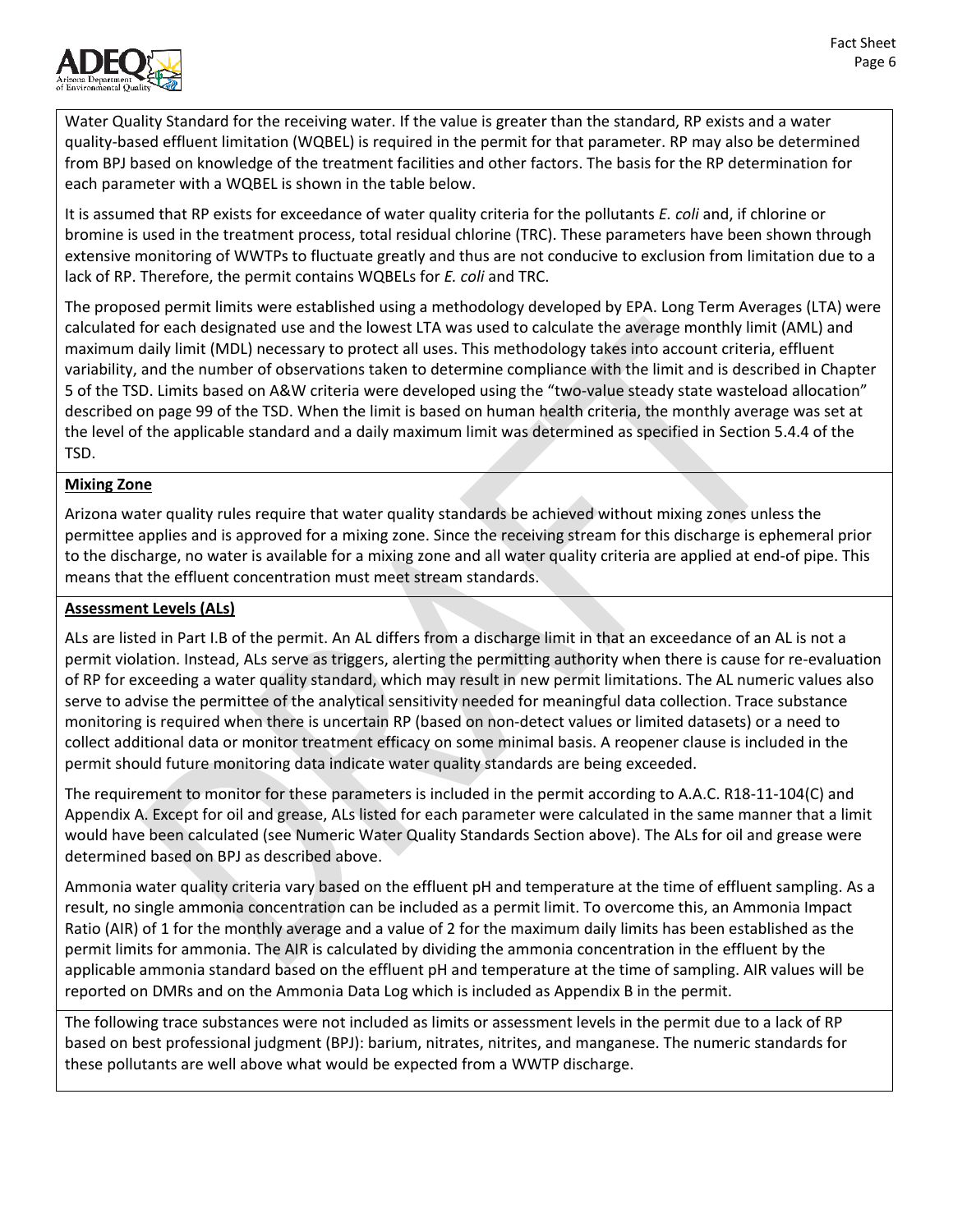

# **Hardness**

The permittee is required to sample hardness as  $CaCO<sub>3</sub>$  at the same time the trace metals are sampled because the water quality standards for some metals are calculated using the water hardness values. The hardness value of 357 mg/L (the average hardness of the effluent as supplied in the application) was used to calculate the applicable water quality standards and any assessment levels or limits for the hardness dependent metals (cadmium, chromium III, Chromium VI, copper, lead, nickel, silver and zinc).

# **Whole Effluent Toxicity (WET)**

WET testing is required in the permit (Parts I.C and IV) to evaluate the discharge according to the narrative toxic standard in A.A.C. R18-11-108(A)(5), as well as whether the discharge has RP for WET per 40 CFR 122.44(d)(iv). At a minimum, the results reported on an AZPDES application must include quarterly testing for a 12-month period within the past year using multiple species or the results from four tests performed at least annually in the 4.5 years prior to the application.

WET testing for chronic and/or acute toxicity is required. The requirement to conduct chronic toxicity testing is contingent upon the frequency or duration of discharges. Since completion of the chronic WET test requires a minimum of three samples be taken for renewals, the chronic WET test is not required during any given monitoring period in which the discharge does not occur over seven consecutive calendar days and is not repeated more frequently than every thirty days.

WET testing for chronic and acute toxicity shall be conducted using the following three surrogate species:

- *Ceriodaphnia dubia* (water flea) for evaluating toxicity to invertebrates
- *Pimephales promelas* (fathead minnow) for evaluating toxicity to vertebrates
- *Pseudokirchneriella subcapitata* (formerly known as *Selenastrum capricornutum or Raphidocelis subcapitata)* (a green alga) – for evaluating toxicity to plant life

ADEQ does not have a numeric standard for Whole Effluent Toxicity. However, ADEQ adopted the EPA recommended chronic toxicity benchmark of 1.0 Toxic Unit-Chronic (TUc) for a four day exposure period. Using this benchmark, the limitations and/or action levels for WET included in the permit were calculated in accordance with the methods specified in the *TSD*. The species chosen for WET testing are as recommended in the *TSD* and in *Regions 9 & 10 Guidance for Implementing Whole Effluent Toxicity Testing Programs*.

An exceedance of a limit or action level will trigger follow-up testing to determine if effluent toxicity is persistent. If toxicity above a limit or action level is found in a follow-up test, the permittee will be required to conduct a Toxicity Reduction Evaluation (TRE) and possibly a Toxicity Identification Evaluation (TIE) to identify the source of toxicity and reduce toxicity. These conditions are required to ensure that toxicants are not discharged in amounts that are toxic to organisms [A.A.C. R18-11-108(A)(5)]. A reopener clause is included in accordance with 40 CFR Parts 122 and 124 and AAC R18-9-B906.

The permit requires 24-hour composite samples be collected for WET testing. WET sampling must coincide with testing for all the parameters in Parts I.A and B of the permit, when testing of those parameters is required, to aid in the determination of the cause of toxicity if toxicity is detected. Additional procedural requirements for the WET test are included in the proposed permit.

The required WET monitoring frequency for this facility is consistent with the WET testing frequency required for facilities with a similar design flow. The permit requires WET test results to be reported on discharge monitoring reports and submittal of the full WET lab report to ADEQ.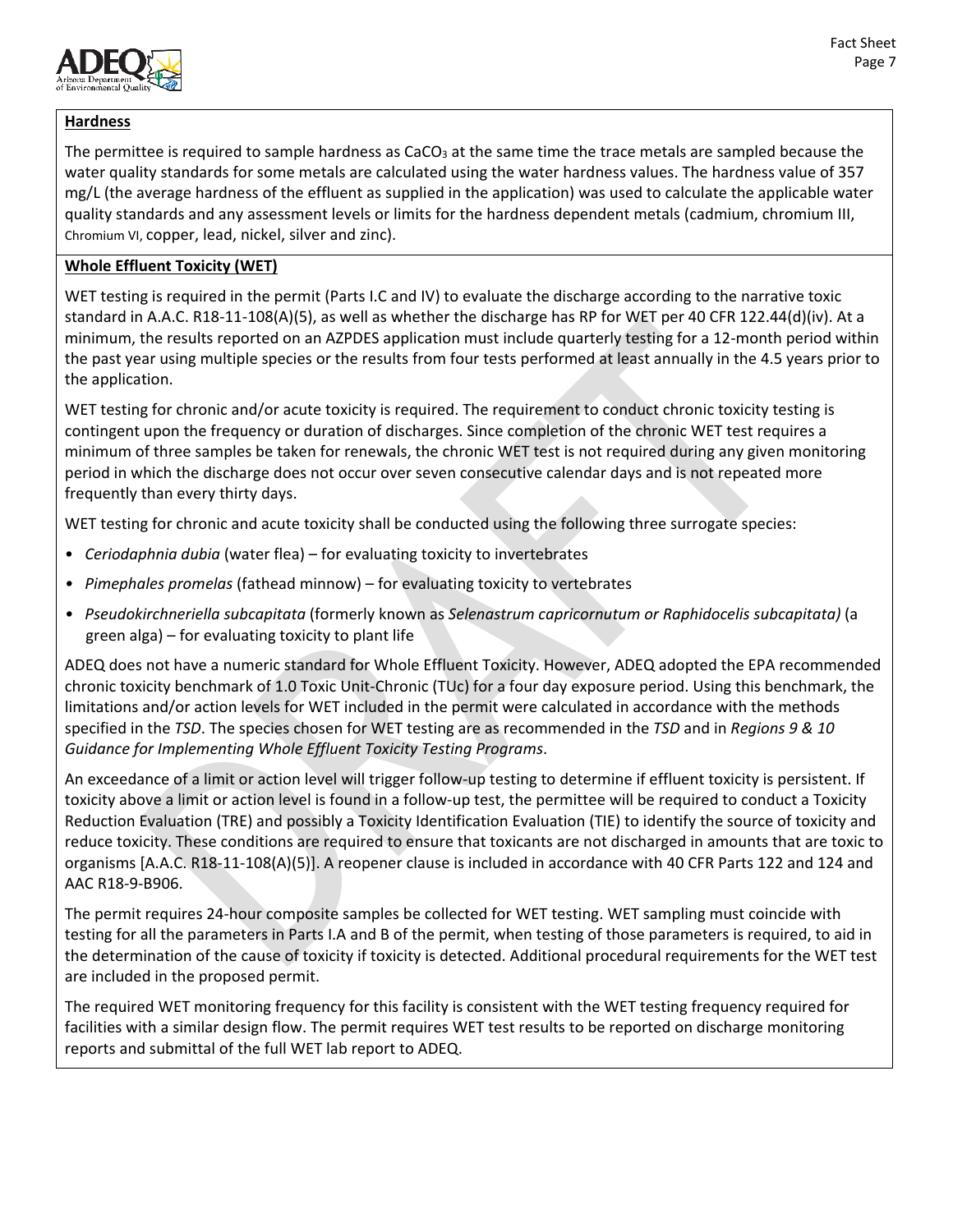

# **Effluent Characterization (EC)**

In addition to monitoring for parameters assigned either a limit or an AL, sampling is required to assess the presence of pollutants in the discharge at certain minimum frequencies for additional suites of parameters, whether the facility is discharging or not. This monitoring is specified in Tables 4.a. through 4.f., *Effluent Characterization Testing,* as follows:

• Table 4.a.—General Chemistry and Microbiology: ammonia, BOD-5, *E. coli*, total residual chlorine (TRC), dissolved oxygen, total Kjeldahl nitrogen (TKN), nitrate/nitrite, oil and grease, pH, phosphorus, temperature, total dissolved solids (TDS), and total suspended solids (TSS)

- Table 4.b. —Selected Metals, Hardness, Cyanide, and WET
- Table 4.c. —Selected Volatile Organic Compounds
- Table 4. d. —elected Acid-Extractible Compounds
- Table 4. e. —Selected Base-Neutral Compounds

• Table 4.f. —Additional Parameters Based on Designated Uses (from Arizona Surface Water Quality Standards, Appendix A, Table 1)

NOTE: Some parameters listed in Tables 4.a. and 4.b. are also listed in Tables 1 or 2. In this case, the data from monitoring under Tables 1 or 2 may be used to satisfy the requirements of Tables 4.a. and / or 4.b., provided the specified sample types are the same. In the event the facility does not discharge to a Protected Surface Water during the life of the permit, EC monitoring of representative samples of the effluent is still required.

The purpose of EC monitoring is to characterize the effluent and determine if the parameters of concern are present in the discharge and at what levels. This monitoring will be used to assess RP per 40 CFR 122.44(d)(1)(iii)). EC monitoring is required in accordance with 40 CFR 122.43(a), 40 CFR 122.44(i), and 40 CFR 122.48(b) as well as A.R.S. §49-203(A)(7). If pollutants are noted at levels of concern during the permit term, this permit may also be reopened to add related limits or conditions.

#### **Permit Limitations and Monitoring Requirements**

Table 1 summarizes the parameters that are limited in the permit and the rationale for that decision. Also included are the parameters that require monitoring without any limitations or that have not been included in the permit at all and the basis for those decisions. The corresponding monitoring requirements are shown for each parameter. In general, the regulatory basis for monitoring requirements is per 40 CFR §122.44(i) *Monitoring requirements,* and 40 CFR §122.48(b), *Required monitoring*; all of which have been adopted by reference in A.A.C. R18-9-A905, *AZPDES Program Standards*.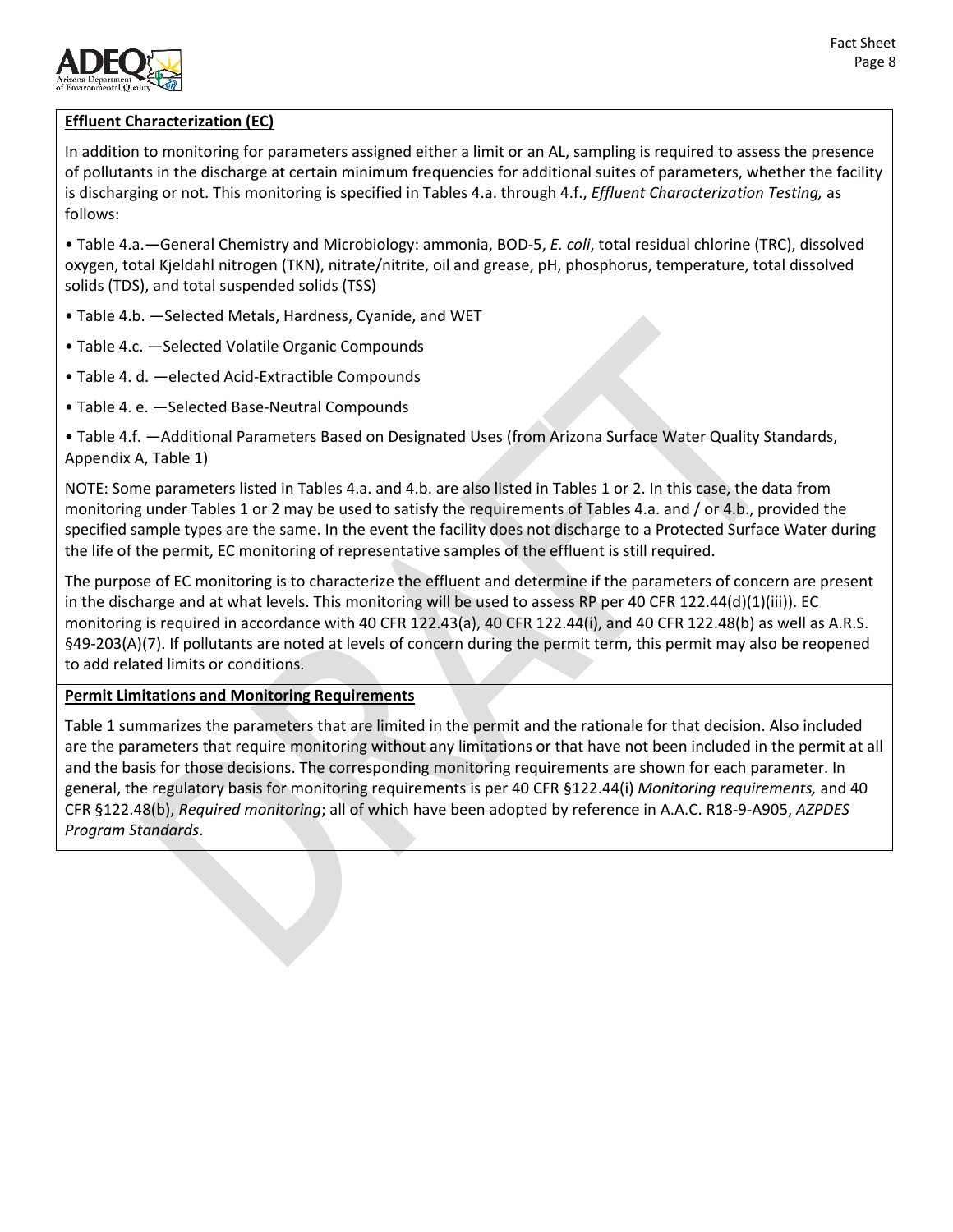

| Table 1. Permit limitations and monitoring requirements.                                   |                                                                                                                                                     |                                                  |                           |                                             |                                                                                   |                                                                                                                                                                                                                                                                                                                                                                                                                                                                                                                |  |
|--------------------------------------------------------------------------------------------|-----------------------------------------------------------------------------------------------------------------------------------------------------|--------------------------------------------------|---------------------------|---------------------------------------------|-----------------------------------------------------------------------------------|----------------------------------------------------------------------------------------------------------------------------------------------------------------------------------------------------------------------------------------------------------------------------------------------------------------------------------------------------------------------------------------------------------------------------------------------------------------------------------------------------------------|--|
| Parameter                                                                                  | <b>Lowest Standard/Designated Use</b>                                                                                                               | <b>Maximum</b><br><b>Reported Daily</b><br>Value | No. of<br><b>Samples</b>  | <b>Estimated</b><br><b>Maximum</b><br>Value | <b>RP Determination</b>                                                           | <b>Proposed Monitoring Requirement/Rationale (1)</b>                                                                                                                                                                                                                                                                                                                                                                                                                                                           |  |
| Flow                                                                                       | $\omega = \omega$                                                                                                                                   | $- - -$                                          | $\sim$ $\sim$ $\sim$      | $\sim$ $\sim$ $\sim$                        | $- - -$                                                                           | Discharge flow is to be monitored on a continual basis<br>using a flow meter.                                                                                                                                                                                                                                                                                                                                                                                                                                  |  |
| <b>Biological Oxygen</b><br>Demand (BOD) and<br><b>Total Suspended</b><br>Solids (TSS) (2) | 30 mg/L 30-day average<br>45 mg/L 7-day average<br>Technology-based limits<br>40 CFR 133.102                                                        | BOD: 18 mg/L<br>TSS: 10 mg/L                     | <b>BOD: 72</b><br>TSS: 68 | N/A                                         | TBELs for BOD<br>and TSS are<br>always applicable<br>to WWTPs.                    | Monitoring for influent and effluent BOD and TSS to be<br>conducted using composite samples of the influent and<br>the effluent. The sample type required was chosen to be<br>representative of the discharge. The requirement to<br>monitor influent BOD and suspended solids is included to<br>assess compliance with the 85% removal requirement in<br>this permit. At least one sample must coincide with WET<br>testing to aid in the determination of the cause of<br>toxicity, if toxicity is detected. |  |
| Chlorine, Total<br>Residual (TRC)                                                          | 11 µg/L/ A&Wedw chronic                                                                                                                             | No data                                          | No data                   | N/A                                         | RP always<br>expected when<br>chlorine or<br>bromine is used<br>for disinfection. | TRC is to be monitored as a discrete sample and a<br>WQBEL remains in the permit. 40 CFR Part 136 specifies<br>that discrete samples must be collected for chlorine. At<br>least one sample per month must coincide with WET<br>testing to aid in the determination of the cause of<br>toxicity, if toxicity is detected.                                                                                                                                                                                      |  |
| E. coli                                                                                    | 30-day geometric mean:<br>126 cfu /100 mL (4 sample<br>minimum)<br>Single sample maximum:<br>575 cfu /100 mL/ PBC                                   | 1,986.3 cfu /100<br>mL                           | 1062                      | N/A                                         | RP always<br>expected for<br>WWTPs. See<br>explanation<br>above.                  | E. coli is to be monitored as a discrete sample and a<br>WQBEL remains in the permit.                                                                                                                                                                                                                                                                                                                                                                                                                          |  |
| pH (2)                                                                                     | Minimum: 6.5<br>Maximum: 9.0<br>A&Wedw and PBC<br>A.A.C. R18-11-109(B)<br>Minimum: 6.0<br>Maximum: 9.0<br>Technology-based limits<br>40 CFR 133.102 | 10.12                                            | 147                       | N/A                                         | <b>WQBEL or TBEL is</b><br>always applicable<br>to WWTPs.                         | pH is to be monitored using a discrete sample of the<br>effluent and a WQBEL is set. 40 CFR Part 136 specifies<br>that grab samples must be collected for pH. At least one<br>sample must coincide with WET testing to aid in the<br>determination of the cause of toxicity if toxicity is<br>detected. pH sampling must also coincide with ammonia<br>sampling when required.                                                                                                                                 |  |
| Temperature                                                                                | R18-11-109C the discharge shall not<br>cause an increase in the ambient<br>water temperature.<br>A&Wedw:<br>no more than 3.0°C                      | 39 <sup>o</sup> C                                | 145                       | N/A                                         | N/A                                                                               | Effluent temperature is to be monitored for effluent<br>characterization by discrete sample. 40 CFR Part 136<br>specifies that discrete samples must be collected for<br>temperature. Temperature sampling must also coincide<br>with ammonia sampling when required.                                                                                                                                                                                                                                          |  |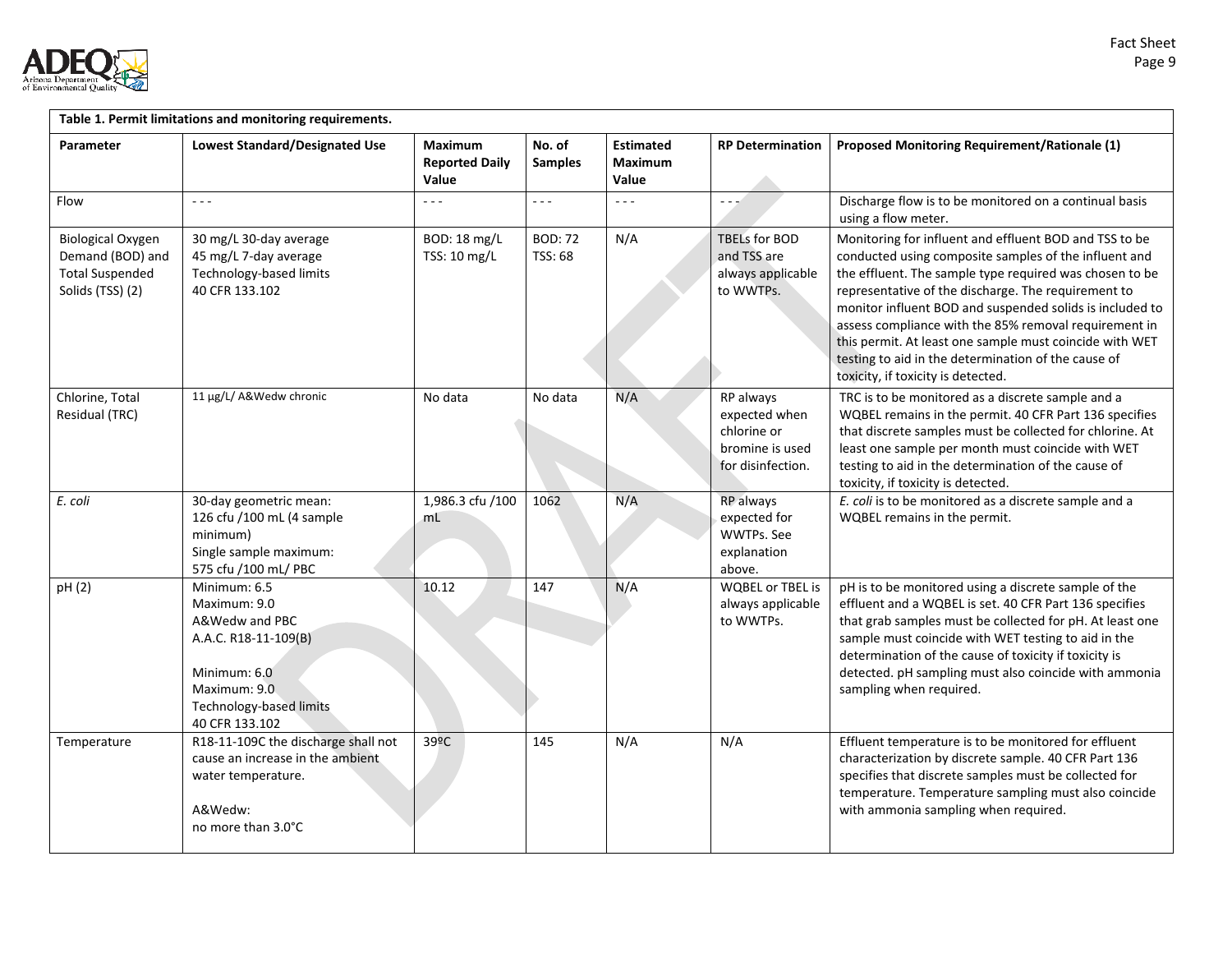

| Table 1. Permit limitations and monitoring requirements. |                                                                                                      |                                                  |                          |                                             |                                                     |                                                                                                                                                                                                                                                                                                                                                                       |  |
|----------------------------------------------------------|------------------------------------------------------------------------------------------------------|--------------------------------------------------|--------------------------|---------------------------------------------|-----------------------------------------------------|-----------------------------------------------------------------------------------------------------------------------------------------------------------------------------------------------------------------------------------------------------------------------------------------------------------------------------------------------------------------------|--|
| Parameter                                                | <b>Lowest Standard/Designated Use</b>                                                                | <b>Maximum</b><br><b>Reported Daily</b><br>Value | No. of<br><b>Samples</b> | <b>Estimated</b><br><b>Maximum</b><br>Value | <b>RP Determination</b>                             | <b>Proposed Monitoring Requirement/Rationale (1)</b>                                                                                                                                                                                                                                                                                                                  |  |
| Ammonia                                                  | Standard varies with temperature<br>and pH                                                           | 2.34 mg/L<br>$(<$ WQS $)$                        | 70                       | N/A                                         | RP Indeterminate<br>(3)                             | Ammonia is to be monitored by discrete sample and a<br>WQBEL in the form of an ammonia impact ratio (AIR) of<br>1 is set in the permit (5). An ammonia data log with<br>concurrent pH and temperature monitoring is also<br>required. One sample must coincide with WET sampling<br>to aid in the determination of the cause of toxicity, if<br>toxicity is detected. |  |
| Nutrients (Total<br>Nitrogen and Total<br>Phosphorus)    | No applicable standards                                                                              | $N - 5.66$ mg/L<br>$P - 3.63$ mg/L               | 60<br>20                 | N/A                                         | N/A                                                 | Monitoring required for effluent characterization.                                                                                                                                                                                                                                                                                                                    |  |
| Oil & Grease                                             | BPJ Technology-Based Level of 10<br>mg/L monthly average and 15 mg/L<br>daily maximum                | $<$ 5 mg/L                                       | 5                        | N/A                                         | No RP                                               | No RP exists, no WQBELs are included. However, monitoring<br>required and BPJ TBEL remains in the permit.                                                                                                                                                                                                                                                             |  |
| Antimony                                                 | 600 μg/L A&Wedw chronic                                                                              | $<$ 5 $\mu$ g/L                                  | 20                       | N/A                                         | No RP                                               | Monitoring required for effluent characterization.                                                                                                                                                                                                                                                                                                                    |  |
| Arsenic                                                  | 150 μg/L A&Wedw chronic                                                                              | $3.8 \mu g/L$                                    | 20                       | $6.84 \mu g/L$                              | No RP                                               | Monitoring required for effluent characterization.                                                                                                                                                                                                                                                                                                                    |  |
| Beryllium                                                | 5.3 µg/L A&Wedw chronic                                                                              | $< 2 \mu g/L$                                    | 20                       | N/A                                         | No RP                                               | Monitoring required for effluent characterization.                                                                                                                                                                                                                                                                                                                    |  |
| Boron                                                    | 186,667 µg/L PBC                                                                                     | 440 μg/L                                         | 5                        | 1848 µg/L                                   | No RP                                               | Monitoring required for effluent characterization.                                                                                                                                                                                                                                                                                                                    |  |
| Cadmium<br>(2)                                           | 5.7 µg/L A&Wedw chronic                                                                              | $< 0.5 \mu g/L$                                  | 20                       | N/A                                         | No RP                                               | Monitoring required for effluent characterization.                                                                                                                                                                                                                                                                                                                    |  |
| Chromium (Total)                                         | No applicable standard                                                                               | $<$ 5 $\mu$ g/L                                  | 20                       | N/A                                         | No RP                                               | Monitoring required as an indicator parameter for<br>Chromium VI.                                                                                                                                                                                                                                                                                                     |  |
| Chromium VI                                              | 11 µg/L A&Wedw chronic                                                                               | $<$ 15 $\mu$ g/L                                 | $\overline{2}$           | N/A                                         | RP Indeterminate<br>(High LOQ and<br>limited data). | Monitoring required and Assessment level is set.                                                                                                                                                                                                                                                                                                                      |  |
| Copper (2)                                               | 27 µg/L A&Wedw chronic                                                                               | $7.6 \mu g/L$                                    | 19                       | $10.6 \mu g/L$                              | No RP                                               | Monitoring required for effluent characterization.                                                                                                                                                                                                                                                                                                                    |  |
| Cyanide                                                  | 9.7 µg/L A&Wedw chronic                                                                              | $11 \mu g/L$                                     | 23                       | $16.5 \mu g/L$                              | <b>RP Exists</b>                                    | Monitoring is required and a WQBEL remains in the<br>permit.                                                                                                                                                                                                                                                                                                          |  |
| Hardness                                                 | No applicable standard. Hardness is<br>used to determine standards for<br>specific metal parameters. | 390 mg/L                                         | 25                       | N/A                                         | N/A                                                 | A&W standards for cadmium, chromium III, chromium<br>VI, copper, lead, nickel, silver and zinc used for RP<br>determinations were based on the average effluent<br>Hardness value of 357 mg/L. Monitoring for hardness is<br>required whenever monitoring for hardness dependent<br>metals is required.                                                               |  |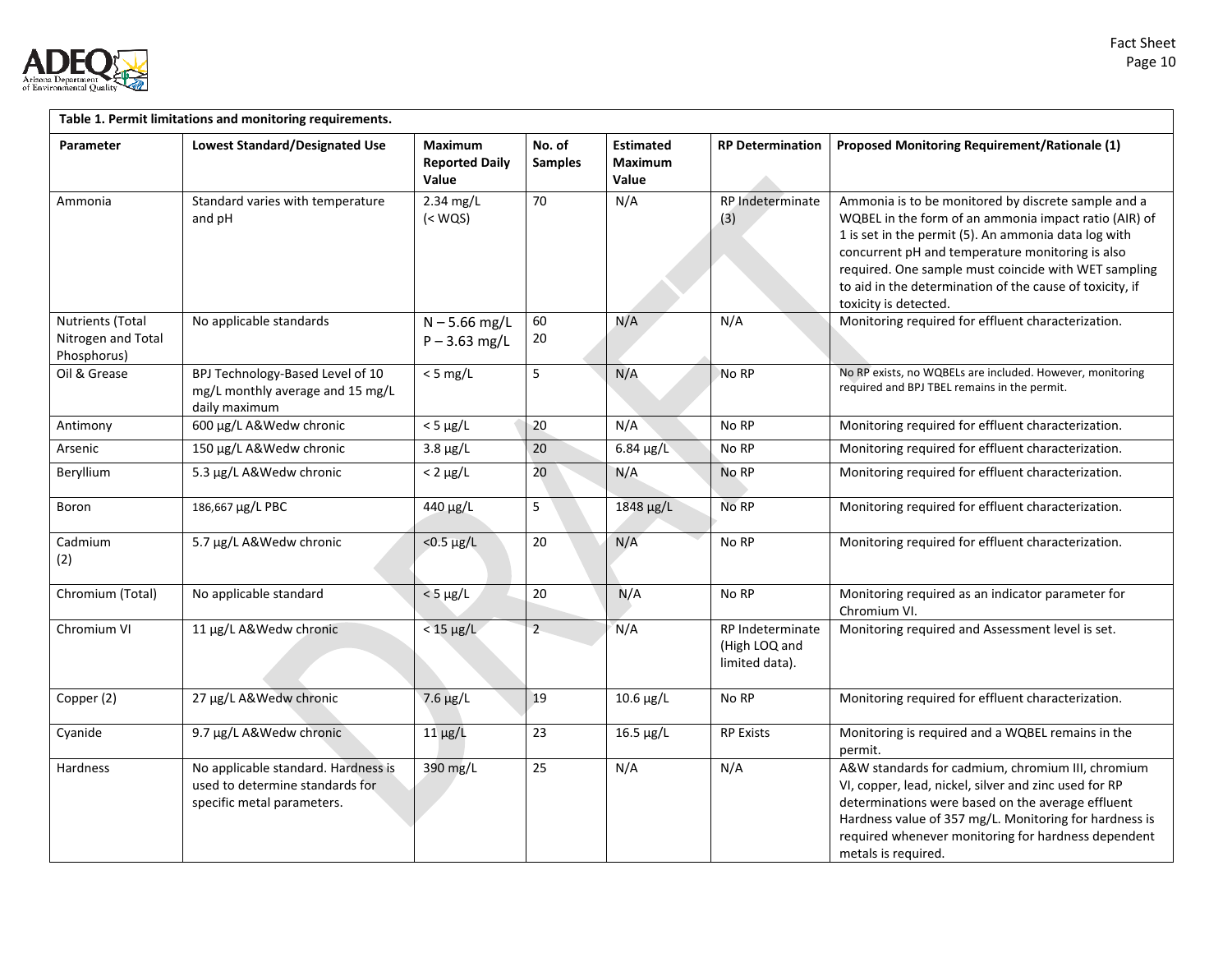

| Table 1. Permit limitations and monitoring requirements. |                                         |                                                |                                                  |                          |                                             |                               |                                                                                                                                                                                                          |
|----------------------------------------------------------|-----------------------------------------|------------------------------------------------|--------------------------------------------------|--------------------------|---------------------------------------------|-------------------------------|----------------------------------------------------------------------------------------------------------------------------------------------------------------------------------------------------------|
| Parameter                                                | <b>Lowest Standard/Designated Use</b>   |                                                | <b>Maximum</b><br><b>Reported Daily</b><br>Value | No. of<br><b>Samples</b> | <b>Estimated</b><br><b>Maximum</b><br>Value | <b>RP Determination</b>       | <b>Proposed Monitoring Requirement/Rationale (1)</b>                                                                                                                                                     |
| Hydrogen sulfide                                         | 2 µg/L A&Wedw chronic                   |                                                | No Data                                          | $\Omega$                 | N/A                                         | RP Indeterminate<br>(No Data) | Monitoring is required for sulfides as an indicator<br>parameter for hydrogen sulfide. If sulfides are detected,<br>monitoring for hydrogen sulfide is required for the<br>remainder of the permit term. |
| Iron                                                     | 1,000 ug/L A&Wedw chronic               |                                                | $< 50 \mu g/L$                                   | 20                       | N/A                                         | No RP                         | Monitoring required for effluent characterization.                                                                                                                                                       |
| Lead $(2)$                                               | 9.7 µg/L A&Wedw chronic                 |                                                | $<$ 5 $\mu$ g/L                                  | 20                       | N/A                                         | No RP                         | Monitoring required for effluent characterization.                                                                                                                                                       |
| Mercury                                                  | 0.01 µg/L A&Wedw chronic                |                                                | $<$ 0.4 $\mu$ g/L                                | 25                       | N/A                                         | RP Indeterminate              | Monitoring required and a WQBEL remains in the<br>permit.                                                                                                                                                |
| Nickel (2)                                               | 152.6 µg/L A&Wedw chronic               |                                                | $< 20 \mu g/L$                                   | 20                       | N/A                                         | No RP                         | Monitoring required for effluent characterization.                                                                                                                                                       |
| Selenium                                                 | 2 µg/L A&Wedw chronic                   |                                                | $< 2.9 \mu g/L$                                  | 25                       | N/A                                         | RP Indeterminate              | Monitoring required and a WQBEL remains in the<br>permit.                                                                                                                                                |
| Silver (2)                                               | 29 µg/L A&W edw acute                   |                                                | $< 0.4 \mu g/L$                                  | 9                        | N/A                                         | No RP                         | Monitoring required for effluent characterization.                                                                                                                                                       |
| Sulfides                                                 | No applicable standard                  |                                                | $40 \mu g/L$                                     | 17                       | N/A                                         | RP Indeterminate<br>(low LOQ) | Indicator parameter for hydrogen sulfide. Monitoring<br>required. If sulfides are detected, monitoring for<br>hydrogen sulfide is required for the remainder of the<br>permit term.                      |
| Thallium                                                 | 75 µg/L PBC                             |                                                | $< 1 \mu g/L$                                    | 20                       | N/A                                         | No RP                         | Monitoring required for effluent characterization.                                                                                                                                                       |
| Zinc $(2)$                                               | 344 µg/L A&Wedw acute and chronic       |                                                | $78 \mu g/L$                                     | 16                       | 93.6 $\mu$ g/L                              | No RP                         | Monitoring required for effluent characterization.                                                                                                                                                       |
| <b>Whole Effluent</b><br>Toxicity (WET)                  | No toxicity (A.A.C.<br>R18-11-108(A)(6) | Pseudo-<br>kirchneriella<br>subcapitata<br>(3) | 1 TU <sub>c</sub>                                | $\mathbf{1}$             | N/A                                         | No RP                         | Monitoring required and an action level is set.                                                                                                                                                          |
|                                                          |                                         | Pimephales<br>promelas                         | 1 TU <sub>c</sub>                                | $\mathbf{1}$             | N/A                                         | No RP                         | Monitoring required and an action level is set.                                                                                                                                                          |
|                                                          |                                         | Ceriodaphnia<br>dubia                          | 1 TUc                                            | $\mathbf{1}$             | N/A                                         | No RP                         | Monitoring required and an action level is set.                                                                                                                                                          |

Footnotes:

1. The monitoring frequencies are as specified in the permit.

2 Hardness-dependent metal - the standard is for this parameter is based on the average hardness value of the effluent or receiving water as indicated above.

3 Formerly known as *Selenastrum capricornutum or* Raphidocelis subcapitata*.*

4 Monitoring with ALs or Action Levels always required for WWTPs for these parameters unless RP exists and limits are set.

5 An AIR will be calculated by dividing effluent ammonia concentration by the applicable standard using the receiving water pH and temperature.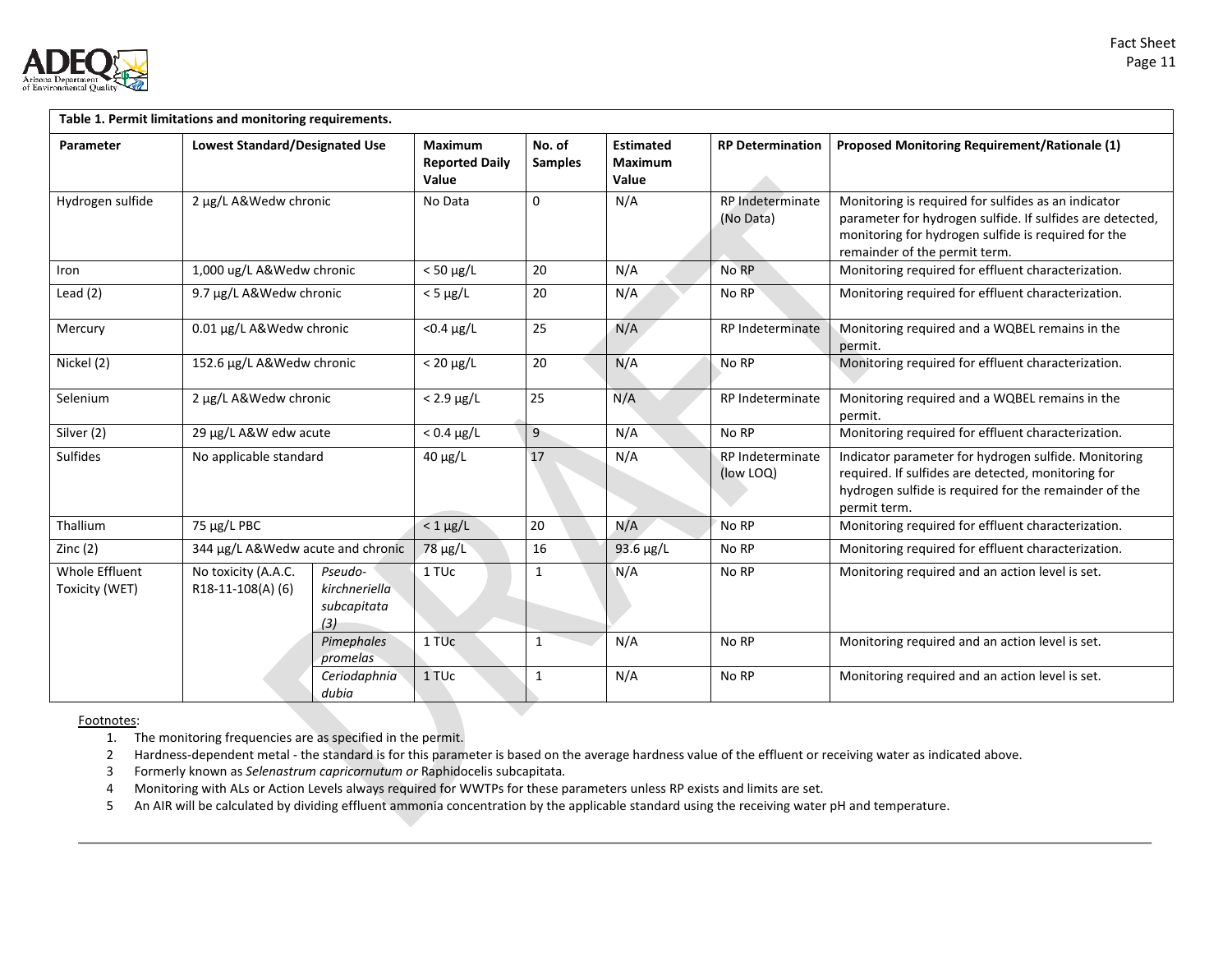

## **VIII. NARRATIVE WATER QUALITY STANDARDS**

All narrative limitations in A.A.C. R18-11-108 that are applicable to the receiving water are included in Part I, Section E of the permit.

#### **IX. MONITORING AND REPORTING REQUIREMENTS** (Part II of Permit)

Section 308 of the Clean Water Act and 40 CFR Part 122.44(i) require that monitoring be included in permits to determine compliance with effluent limitations. Additionally, monitoring may be required to gather data for future effluent limitations or to monitor effluent impacts on receiving water quality.

Monitoring frequencies are based on the nature and effect of the pollutant, as well as a determination of the minimum sampling necessary to adequately monitor the facility's performance. Monitoring frequencies for some parameters may be reduced in subsequent permits if all monitoring requirements have been met and the limits or ALs for those parameters have not been exceeded during the first permit term.

For the purposes of this permit, a "24-hour composite" sample has been defined as a flow-proportioned mixture of not less than three discrete samples (aliquots) obtained at equal time intervals over a 24-hour period. The volume of each aliquot shall be directly proportional to the discharge flow rate at the time of sampling.

These criteria for composite sampling are included in order to obtain samples that are representative of the discharge given the potential variability in the duration, frequency and magnitude of discharges from this facility.

Discrete (i.e., grab) samples are specified in the permit for parameters that for varying reasons are not amenable to compositing.

Monitoring locations are specified in the permit (Part I.A and Part II.A.) in order to ensure that representative samples of the influent and effluent are consistently obtained.

The requirements in the permit pertaining to Part II, Monitoring and Reporting, are included to ensure that the monitoring data submitted under this permit is accurate in accordance with 40 CFR 122.41(e). The permittee has the responsibility to determine that all data collected for purposes of this permit meet the requirements specified in this permit and is collected, analyzed, and properly reported to ADEQ.

The permit (Part II.A.3) requires the permittee to keep a Quality Assurance (QA) manual at the facility, describing sample collection and analysis processes; the required elements of the QA manual are outlined.

Reporting requirements for monitoring results are detailed in Part II, Section B of the permit, including completion and submittal of Discharge Monitoring Reports (DMRs), Ammonia Data Logs, and AZPDES Flow Record forms.

The permittee is responsible for conducting all required monitoring and reporting the results to ADEQ on DMRs or as otherwise specified in the permit.

#### **Electronic reporting**

The US EPA has published a final regulation that requires electronic reporting and sharing of Clean Water Act National Pollutant Discharge Elimination System (NPDES) program information instead of the current paper-based reporting (Federal Register, Vol. 80, No. 204, October 22, 2015). Beginning December 21, 2016 (one year after the effective date of the regulation), the Federal rule required permittees to make electronic submittals of any monitoring reports and forms called for in their permits. ADEQ has created an online portal called myDEQ that allows users to submit their discharge monitoring reports and other applicable reports required in the permit.

The permit also requires annual submittal of an Ammonia Data Log that records the results for temperature, pH, and ammonia samples and date of sampling (Part II.B.3). Because the ammonia standards in 18 A.A.C. 11, Article 1, Appendix A are contingent upon the pH and temperature at the time of sampling for ammonia, the permittee must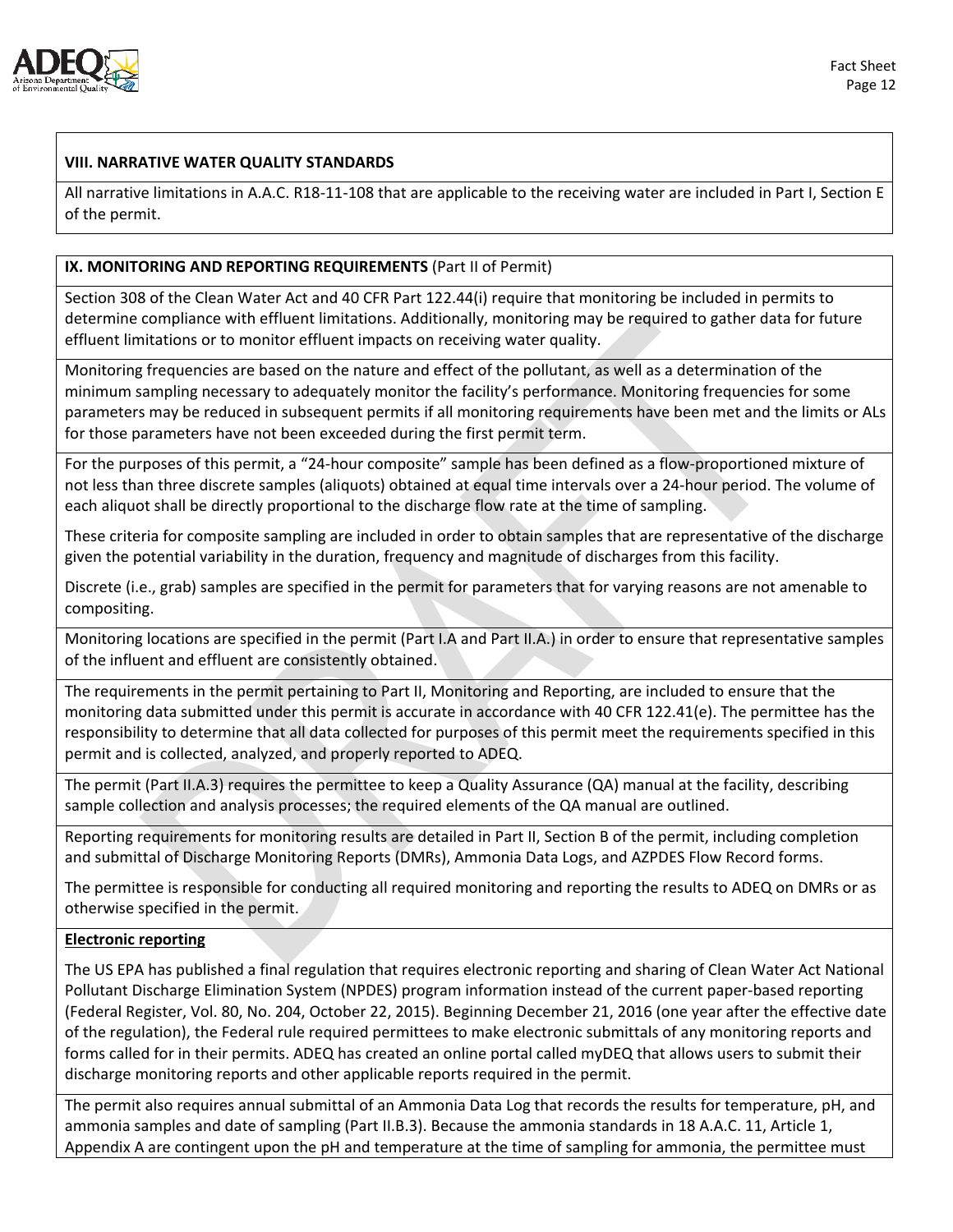

determine the applicable ammonia standard using the ammonia criteria table(s) and calculate the Ammonia Impact Ratio for that ammonia sample result. The AIR is recorded on the DMR.

Requirements for retention of monitoring records are detailed in Part II.D of the permit.

#### **X. BIOSOLIDS REQUIREMENTS** (Part III in Permit)

Standard requirements for the monitoring, reporting, record keeping, and handling of biosolids, as well as minimum treatment requirements for biosolids according to 40 CFR Part 503 are incorporated in the permit.

#### **XI. SPECIAL CONDITIONS** (Part V in Permit)

#### **Pretreatment**

Standard requirements for implementing and enforcing an approved pretreatment plan are included in the permit.

#### **Operation**

This permit condition requires the permittee to ensure that the WWTP has an operator who is certified at the appropriate level for the facility, in accordance with A.A.C. R18-5-104 through -114. The required certification level for the WWTP operator is based on the class (Wastewater Treatment Plant) and grade of the facility, which is determined by population served, level of treatment, and other factors.

#### **Permit Reopener**

This permit may be modified based on newly available information; to add conditions or limits to address demonstrated effluent toxicity; to implement any EPA-approved new Arizona water quality standard; or to reevaluate reasonable potential (RP), if assessment levels in this permit are exceeded [A.A.C. R18-9-B906 and 40 CFR Part 122.62 (a) and (b)].

#### **XII. ANTIDEGRADATION**

Antidegradation rules have been established under A.A.C. R18-11-107 to ensure that existing surface water quality is maintained and protected. The discharge from the Jomax Water Reclamation Facility will be to an effluent-dependent water. Except for flows resulting from rain events, the only water in the wash will be the effluent. Therefore, the discharge and the receiving water will normally be one and the same. Effluent quality limitations and monitoring requirements have been established under the proposed permit to ensure that the discharge will meet the applicable water quality standards. As long as the permittee maintains consistent compliance with these provisions, the designated uses of the receiving water will be presumed protected, and the facility will be deemed to meet currently applicable antidegradation requirements under A.A.C. R18-11-107.

#### **XIII. STANDARD CONDITIONS**

Conditions applicable to all NPDES permits in accordance with 40 CFR, Part 122 are attached as an appendix to this permit.

#### **XIV. ADMINISTRATIVE INFORMATION**

**Public Notice (A.A.C. R18-9-A907)**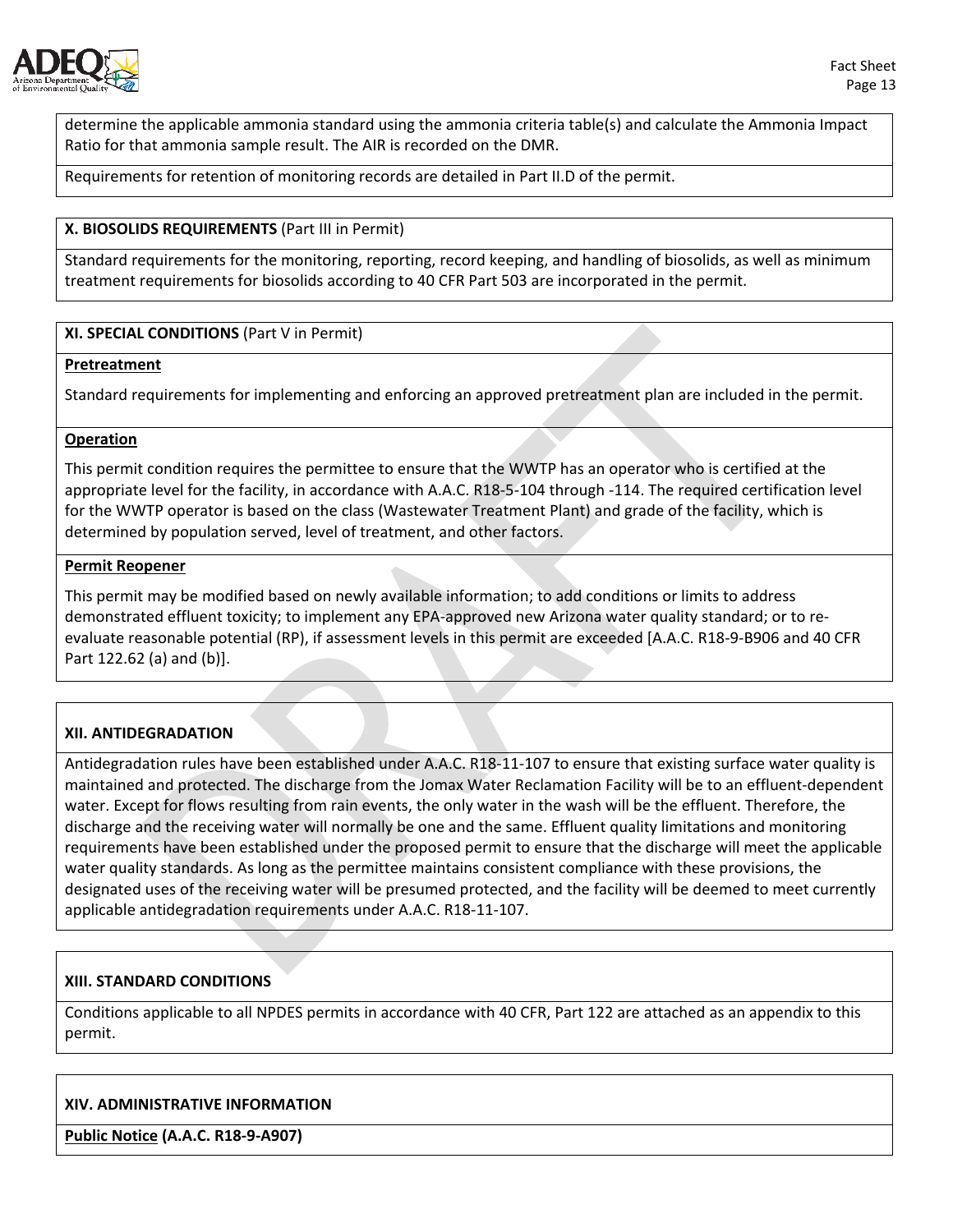

The public notice is the vehicle for informing all interested parties and members of the general public of the contents of a draft AZPDES permit or other significant action with respect to an AZPDES permit or application. The basic intent of this requirement is to ensure that all interested parties have an opportunity to comment on significant actions of the permitting agency with respect to a permit application or permit. This permit will be public noticed in a local newspaper after a pre-notice review by the applicant and other affected agencies.

## **Public Comment Period (A.A.C. R18-9-A908)**

Rules require that permits be public noticed in a newspaper of general circulation within the area affected by the facility or activity and provide a minimum of 30 calendar days for interested parties to respond in writing to ADEQ. After the closing of the public comment period, ADEQ is required to respond to all significant comments at the time a final permit decision is reached or at the same time a final permit is actually issued.

#### **Public Hearing (A.A.C R18-9-A908(B))**

A public hearing may be requested in writing by any interested party. The request should state the nature of the issues proposed to be raised during the hearing. A public hearing will be held if the Director determines there is a significant amount of interest expressed during the 30-day public comment period, or if significant new issues arise that were not considered during the permitting process.

## **EPA Review (A.A.C. R18-9-A908(C)**

A copy of this permit and any revisions made to this draft as a result of public comments received will be sent to EPA Region 9 for review. If EPA objects to a provision of the draft, ADEQ will not issue the permit until the objection is resolved.

#### **XV. ADDITIONAL INFORMATION**

Additional information relating to this proposed permit may be obtained from:

Arizona Department of Environmental Quality Water Quality Division – Surface Water Permits Unit Attn: Julia A. Rowe 400 W Congress St Tucson, Arizona 85701

Or by contacting Julia A. Rowe at  $(520)$  682 – 6721 or by e-mail at [rowe.julia@azdeq.gov.](mailto:rowe.julia@azdeq.gov)

#### **XVI. INFORMATION SOURCES**

While developing effluent limitations, monitoring requirements, and special conditions for the permit, the following information sources were used:

- 1. AZPDES Permit Application Form(s) 2A and 2S, received February  $3^{rd}$  2022, along with supporting data, facility diagram, and maps submitted by the applicant with the application forms.
- 2. Supplemental information to the application received by ADEQ on March 21, 2022.
- 3. ADEQ files on Jomax Water Reclamation Facility.
- 4. ADEQ Geographic Information System (GIS) Web site.
- 5. Arizona Administrative Code (AAC) Title 18, Chapter 11, Article 1, *Water Quality Standards for Surface Waters,* adopted December 31, 2016.
- 6. A.A.C. Title 18, Chapter 9, Article 9. *Arizona Pollutant Discharge Elimination System* rules.